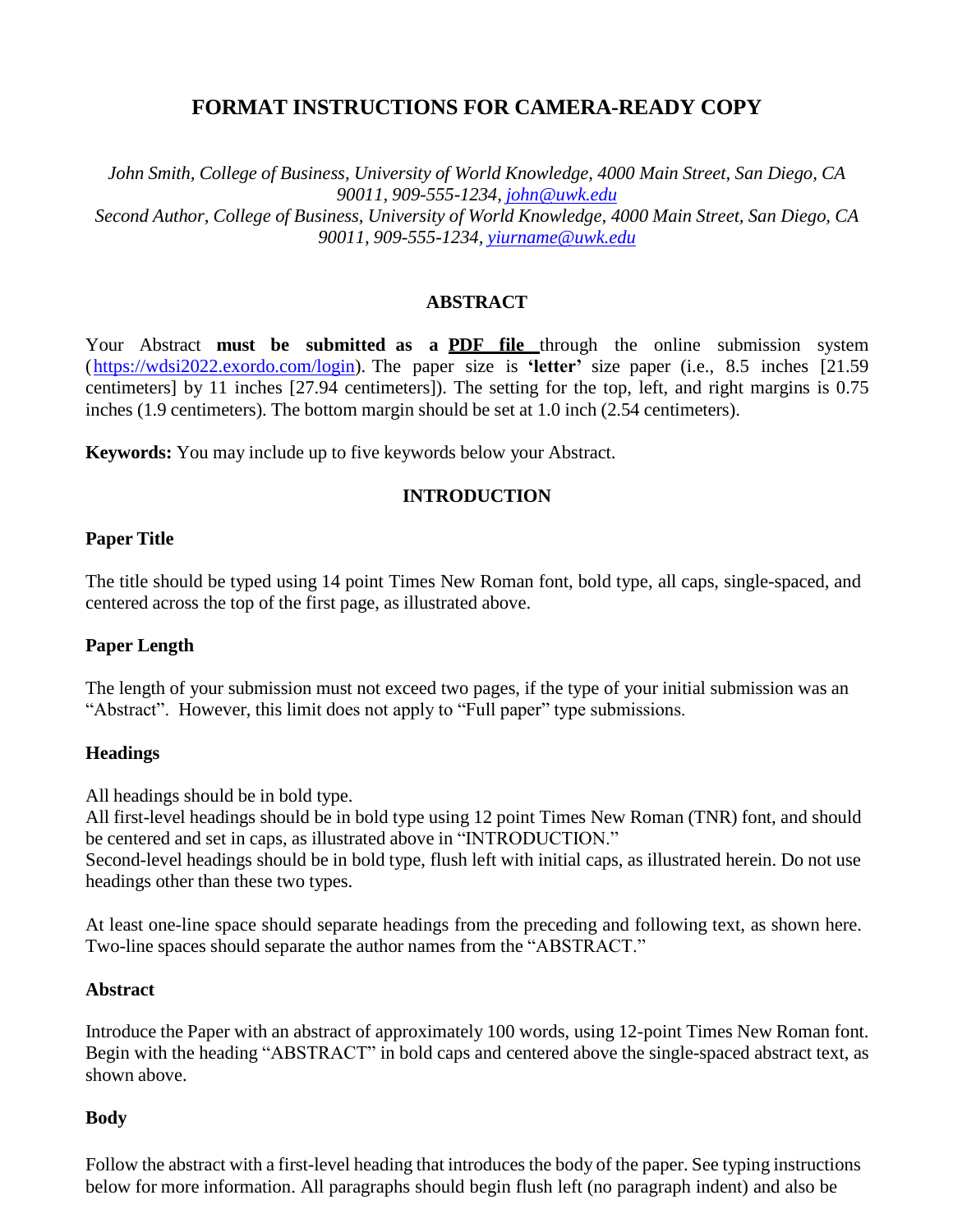fully justified. Single-space the body of the paper. Use 12 point Times New Roman font throughout.

## **Figures and Tables**

Figures and tables should be placed as close as possible to where they are cited. First-level headings should state the table or figure number and may be followed by second-level subheadings. Avoid heavy solids or graphics with dark backgrounds. Simple line drawings or graphics are encouraged. All tables and images should be imbedded into the file and sized appropriately.

If you submit photographs, they need to be sampled at 300 dpi (dots per inch). Keep in mind that web graphics are typically sampled at 72 dpi and cannot be up-sampled to 300 dpi. Any file at a higher dpi (600 to 1200) will be down-sampled to 300 dpi to preserve file space. Photographs must be properly sized and positioned in the body of the paper.

### **Calling References**

Bracketed numbers, i.e. [1] or [2, p. 10] should be used in the body of the text to call references. If more than one reference is called at once, the following format should be used: [4] [6] [11, p. 5] or [4] [6] [11, pp. 214-219].

### **Footnotes**

The use of footnotes is discouraged.

### **Copyright**

Material printed in its entirety in the Institute's Proceedings is considered published. The copyrights for all forms of presentation at the Institute's Annual Meeting remain with the authors.

Do NOT submit anything to the Proceedings which is already copyrighted and therefore would violate existing copyright restrictions. Authors assume full responsibility for what is submitted.

### **Equations**

All equations should be placed on separate lines and be numbered consecutively, with the equation numbers placed within parentheses and aligned against the right margin.

$$
R_i = f(X_i) \tag{1}
$$

### **APPENDIX**

Appendices should follow the body of the paper (using the first-level heading "**APPENDIX**") and precede the references. If there is more than one appendix, number each one consecutively.

#### **REFERENCES**

References should be listed at the end of the paper, alphabetically, single-spaced, with numbers placed in brackets.

[1] Dhir, K.S. Enhancing management's understanding of operational research models. *Journal of the Operational Research Society*, 2001, *52* (8), 873-887. [2] Nicholls, M.G., Clarke, S. & Lehaney, B. (eds). *Mixed-Mode Modelling: Mixing Methodologies for*